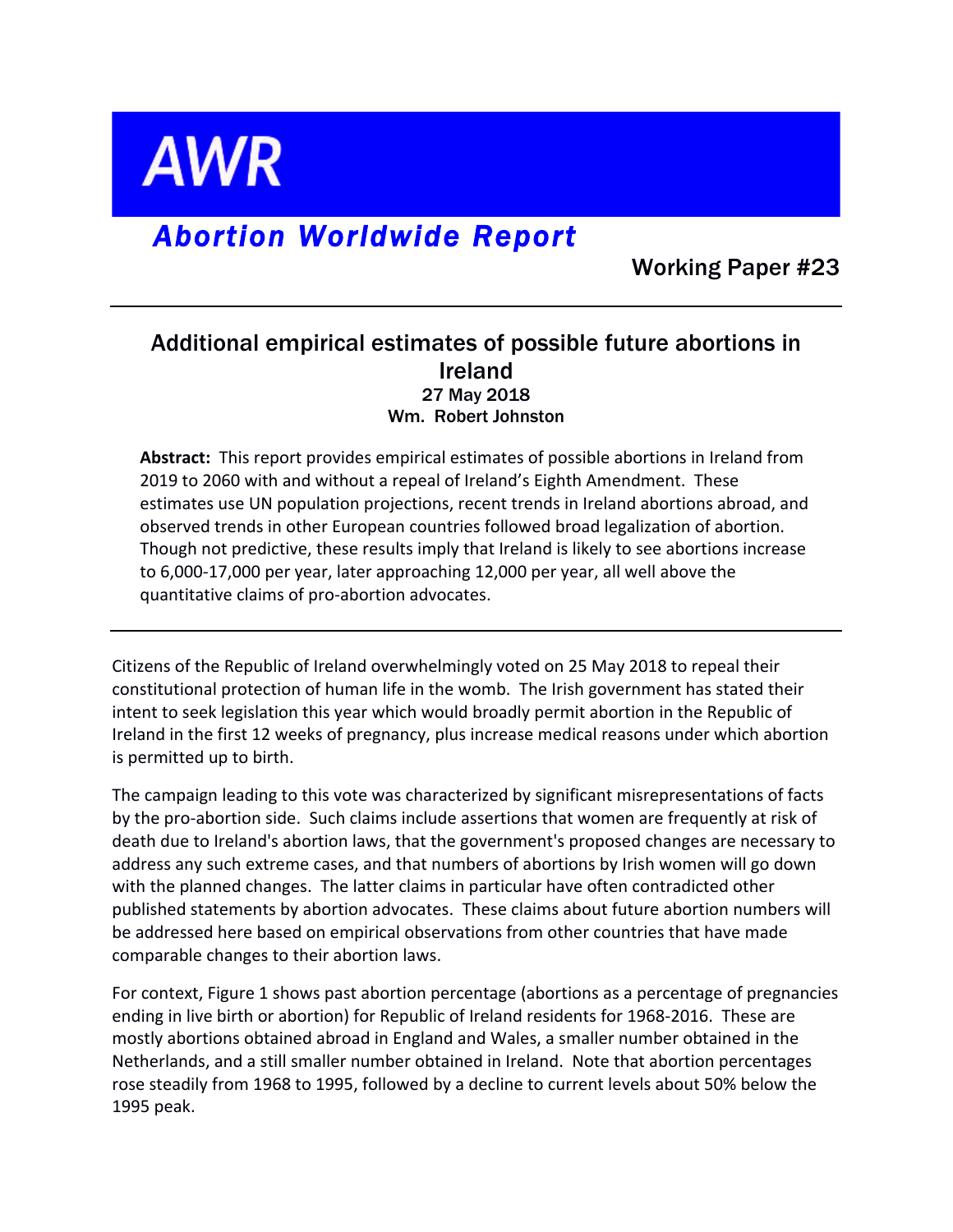



### **Empirical models of future Irish abortions**

In AWR WP#18 (Johnston and Jacobson, 2018a), limited speculation was offered regarding possible future trends in abortions with a change in Irish law. Here, we provide results of demographic models in an attempt to quantify estimates of future abortions in the aftermath of the 25 May vote. This modeling is again primarily empirical, based on analogies to other European countries regarding their abortion trends following legalization. Note that these results are possibilities and not predictive; nonetheless, they are far superior to the vague, unfounded, and mutually contradictory assertions of those that advocated changes in Ireland's abortion policy.

As a baseline estimate for future abortions had Ireland not acted to broadly legalize abortion, we first model abortions with these assumptions:

UN population projections for female age by population are used;

abortion rates by Irish residents in the UK in 2007-2016 are fit to an exponential fit and this is used to extrapolate abortion rates by age group to 2060. This captures the decline since 2000 of rates for mothers ages 15-35 and the relatively constant rates in recent decades for older women.

abortion numbers are derived from the above then increased by 10% to address underreporting.

Results are shown in Figure 2. The latest reported figures for abortions by Republic of Ireland residents is about 3,300 per year in 2016. The rate of decline is slower after 2020 in part because as the female population ages, more of them are in age ranges showing less decline in abortion rates.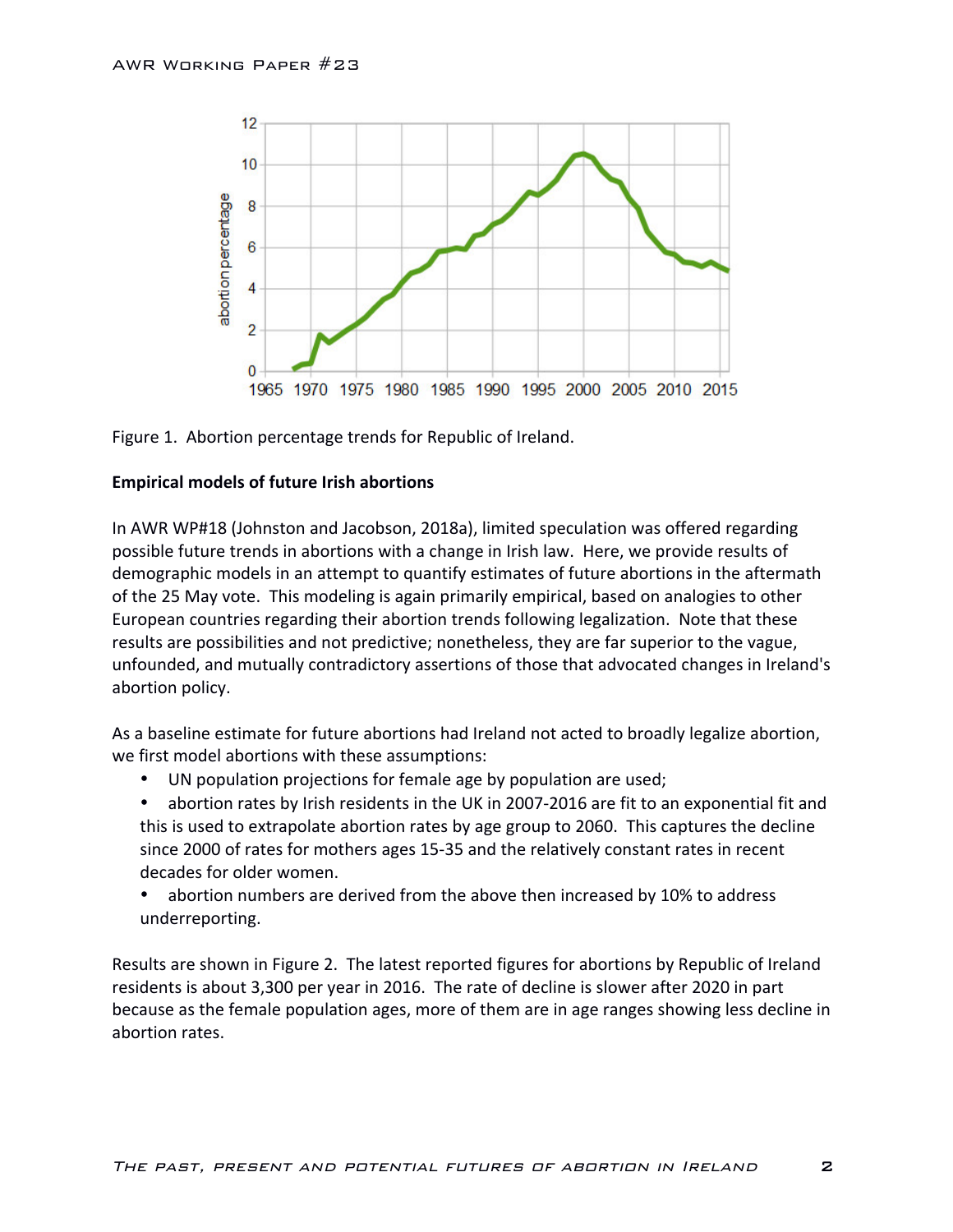

Figure 2. Modeled annual abortions with no law change, Republic of Ireland, 2019-2060.

To estimate future Irish abortions with the law change, we model abortions with these assumptions:

• Total pregnancies are based on annual live births derived from the UN population projections, plus the annual abortions estimated in the baseline case above (projections have live births dropping to 55,000 per year around 2025, then peaking at 68,000 per year in 2042)

• Possible trends in abortion percentage over time are based on analogy to observed trends in other European countries following abortion legalization:

- Belgium, Denmark, Finland, France, Germany, and Switzerland, which each enacted abortions laws similar to the Ireland governments proposal (broad legalization up to 12 weeks' pregnancy);
- Portugal, which has a largely Catholic population (like Ireland) and is the last European country prior to Ireland to broadly legalize abortion;
- The United Kingdom, which is culturally similar to Ireland despite having a less similar law.
- Austria is not included despite having a similar law because reported figures fail to include most abortions (Johnston, 2018).
- Average, low, and high estimates are based on the above country trends from the year of legalization. After the first 4 years, trends are smoothed with a 4-year running average.

Figure 3 shows the abortion percentage trends for the eight countries used (Johnston and Jacobson, 2018b). Though some countries quickly reach a peak in abortions then decline, a majority of the listed countries maintain higher abortion levels which is evidenced in the average trend. Some countries with short time series (e.g., Portugal) do not contribute for the entire time period.

3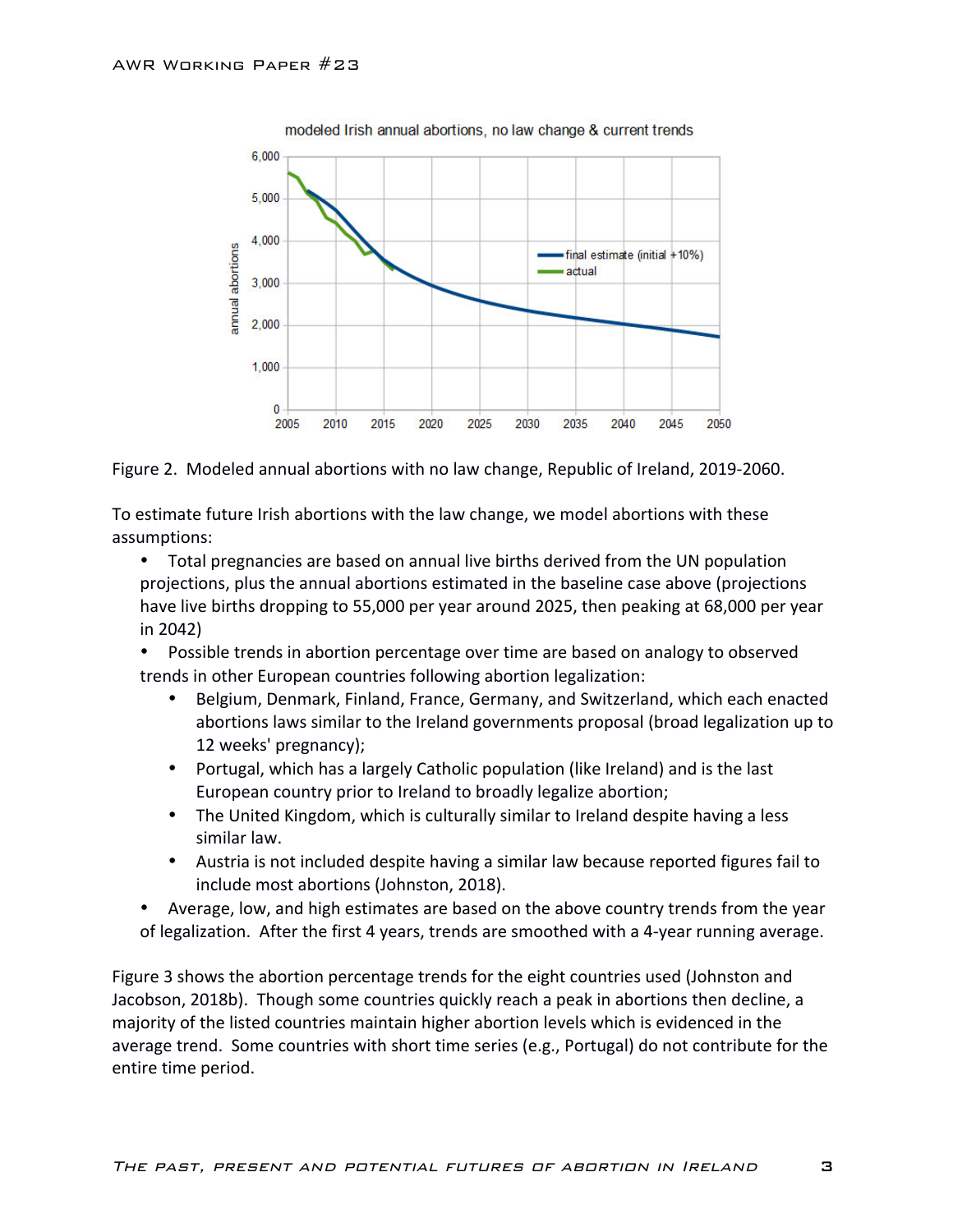

abortion % relative to date of broad legalization

Figure 3. Observed past trends in abortion percentage from year of broad legalization, eight European countries.

Figure 4 shows resulting trends applied to Ireland. For the models with legalization of abortion occurring, the median estimate is for a rise to double current abortions by 2020, to 10,000 abortions per year by 2025, and a long term level of 12,000 per year. Levels in the late 2020s could be from 6,000 to 17,000 per year, though both high and low end estimates are tending to converge by 2050 (this is partly a reflection of actual country trends and partly an artifact of having few country trend series to rely on for 30 years).

Irish officials have stated they will not revisit the abortion issue via a referendum for 35 years. For the next 35 years, modeled total numbers of abortions are as follows:

- without law change: 78,000
- with law change: 380,000 (range 256,000-553,000)
- additional abortions with law change: 303,000 (range 179,000-476,000)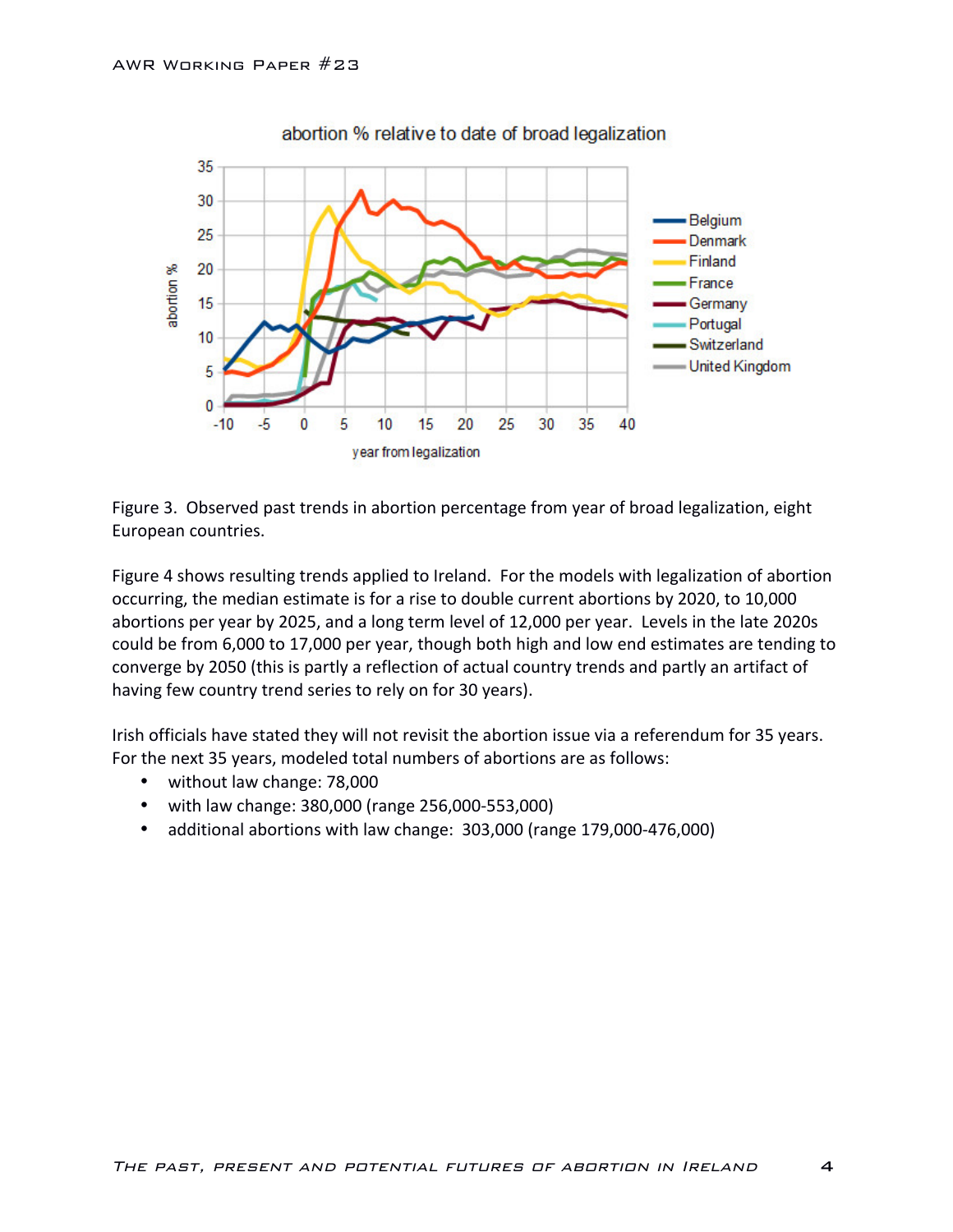



#### **Demographic impacts**

Estimates of changes in live births can be derived from the above model results for abortions with and without a law change. Here, we assume that the overall number of pregnancies is unchanged. In reality, data from European countries shows that abortion increases after legalization are often greater than the drop in live births, which implies in these cases that many of the abortions represent pregnancies that would not have occurred in the absence of a law change. Nonetheless, with the prior assumption the future live births for the Republic of Ireland are estimated in Figure 5. The additional abortions over 35 years are 6.4% (range 3.7– 10.0%) of the current Irish Republic population. The projected low births around 2025 is lower than the prior low in 1994, which itself is the lowest number of live births in Ireland in about 250 years. 

5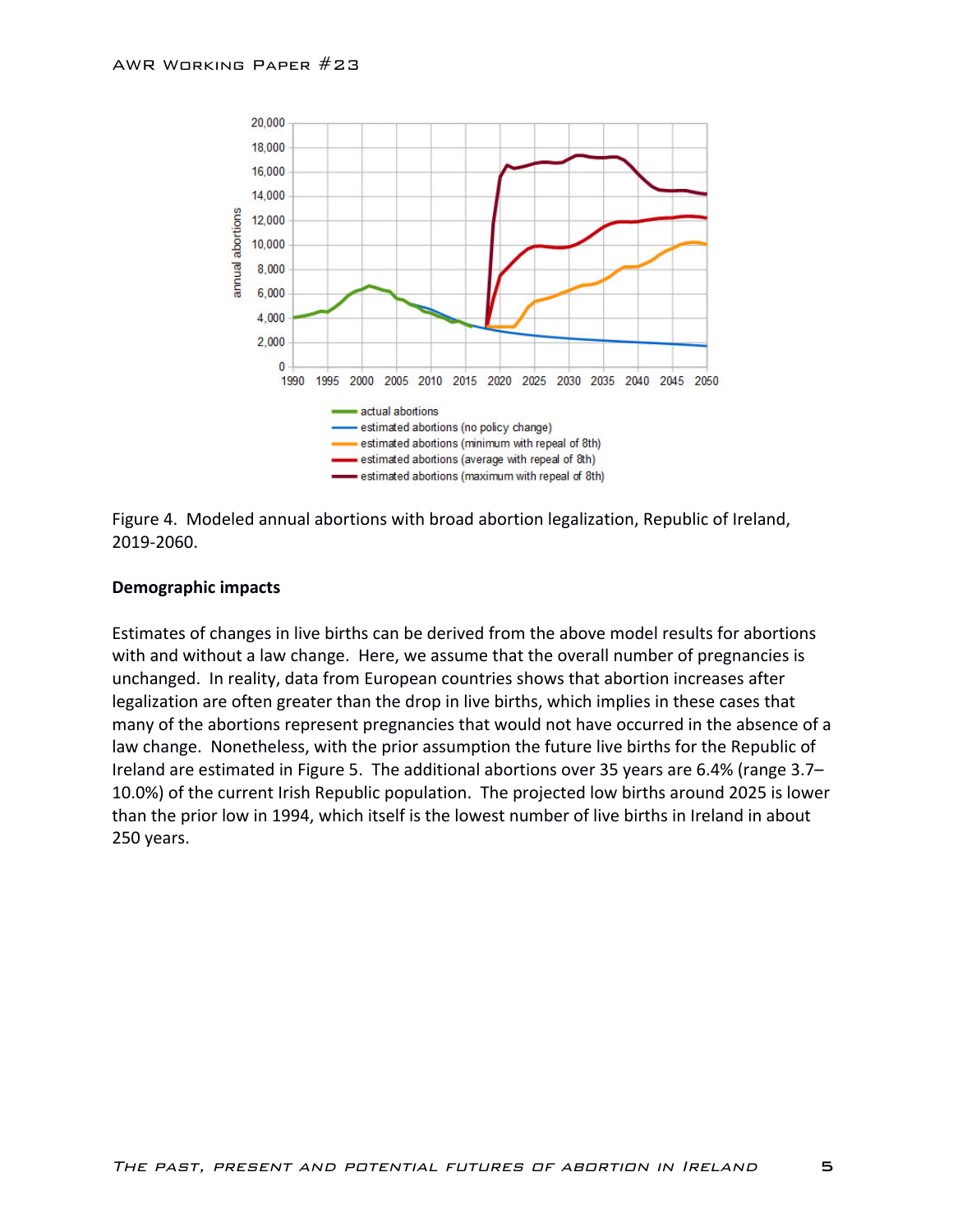



### **Conclusions**

In this report we have applied empirical modeling to estimate future Irish Republic abortions following abortion legalization, based on other European country trends after they legalized abortion. Findings include:

- Irish abortion rates have been trending downward for the last 15 years, with current known abortions at 3,300 per year. This trend will be reversed with legalization.
- Median estimate is for abortions to rise rapidly to 10,000 per yer in the late 2020s and eventually peak at 12,000 per year in the late 2040s. Upper and lower estimates range from  $6,000$  to 17,000 per year in the late 2020s and from 10,000 to 14,000 per year in the late 2040s.
- In the next 35 years, an additional 300,000 total abortions are estimated over the baseline case for no policy change, with a range of 180,000 to 475,000. These figures amount to 6.4% (range 3.7% to 10%) of the current Irish Republic population. If median to higher estimates come to pass, Ireland in the coming decades will likely see the lowest numbers of live births in the last 250 years (surpassing the last low point occurring in 1994).